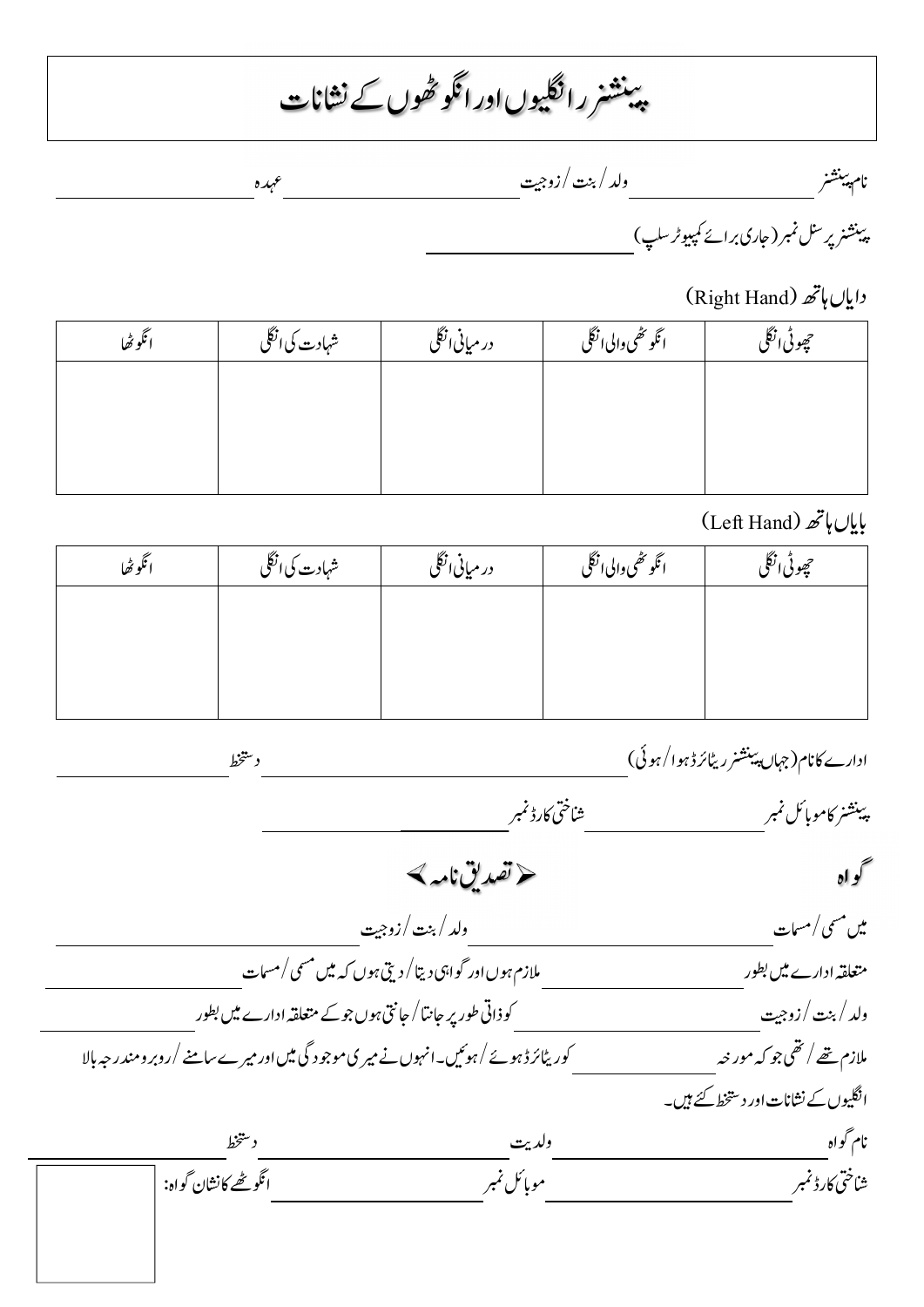### **ACCOUNTANT GENERAL SINDH OPTION FORM FOR DIRECT CREDIT OF PENSION THROUGH BANK ACCOUNT Pensioner's Information (To be filled in by the Pensioner)**

| PPO No.                                            |                                                                                                                                                                                                                                                                                                                                                                                                                                                                                                                                                              |
|----------------------------------------------------|--------------------------------------------------------------------------------------------------------------------------------------------------------------------------------------------------------------------------------------------------------------------------------------------------------------------------------------------------------------------------------------------------------------------------------------------------------------------------------------------------------------------------------------------------------------|
| SAP Personnel No.                                  |                                                                                                                                                                                                                                                                                                                                                                                                                                                                                                                                                              |
| Accounts Office (From where PPO originally issued) |                                                                                                                                                                                                                                                                                                                                                                                                                                                                                                                                                              |
| <b>Name of Pensioner</b>                           |                                                                                                                                                                                                                                                                                                                                                                                                                                                                                                                                                              |
| <b>Father/Husband Name</b>                         |                                                                                                                                                                                                                                                                                                                                                                                                                                                                                                                                                              |
| <b>Family Pensioner Name</b>                       |                                                                                                                                                                                                                                                                                                                                                                                                                                                                                                                                                              |
| Spouse/Father/Mother Name                          |                                                                                                                                                                                                                                                                                                                                                                                                                                                                                                                                                              |
| Pensioner NIC Old Number                           |                                                                                                                                                                                                                                                                                                                                                                                                                                                                                                                                                              |
| <b>Pensioner CNIC Number</b>                       |                                                                                                                                                                                                                                                                                                                                                                                                                                                                                                                                                              |
| <b>Family Pensioner CNIC Number</b>                |                                                                                                                                                                                                                                                                                                                                                                                                                                                                                                                                                              |
| Residential Address (Current)                      |                                                                                                                                                                                                                                                                                                                                                                                                                                                                                                                                                              |
| <b>Residential Address (Permanent)</b>             |                                                                                                                                                                                                                                                                                                                                                                                                                                                                                                                                                              |
| Designation & Grade at the time of Retirement      |                                                                                                                                                                                                                                                                                                                                                                                                                                                                                                                                                              |
| Ministry / Division / Dept. / Office               |                                                                                                                                                                                                                                                                                                                                                                                                                                                                                                                                                              |
| Present NBP Address & Code No.                     |                                                                                                                                                                                                                                                                                                                                                                                                                                                                                                                                                              |
| amount.                                            | I hereby opt to draw pension through direct credit system and have also submitted *Indemnity Bond to the bank.<br>*The Pensioner shall produce an Indemnity Bond to keep the bank indemnified about liabilities with all sums of money whatsoever including<br>mark-up of his/her Pension Account. The pensioner would further undertake that his/her legal heirs, successors, executors shall be liable to<br>refund excess amount, if any, credited to his/her Pension Account either in full or in installments (as agreed mutually) equal to such excess |

## **(Pensioner's Signature/Thumb Impression)** Dated: \_\_\_\_\_\_\_\_\_\_\_\_\_\_\_\_\_\_\_\_\_\_\_

### **Account Verification (To be verified by the Bank)**

| Account Title (Name)                              |  |
|---------------------------------------------------|--|
| Account No.                                       |  |
| <b>Branch Name/Address</b>                        |  |
| <b>Branch Code</b>                                |  |
| Indemnity Bond/Lien submitted<br>by the Pensioner |  |

\_\_\_\_\_\_\_\_\_\_\_\_\_\_\_\_\_\_\_\_\_\_\_\_\_\_\_\_ Signature/Stamp of Bank Manager

#### **To be issued by Accounts Office**

Acknowledgement Receipt No. \_\_\_\_\_\_\_\_\_\_\_\_\_\_\_\_\_\_\_\_\_\_\_\_\_\_\_\_\_\_\_Signature of Officer: \_\_\_\_\_\_\_\_\_\_\_\_\_\_\_\_\_\_

Date: \_\_\_\_\_\_\_\_\_\_\_\_\_\_\_\_\_\_\_\_